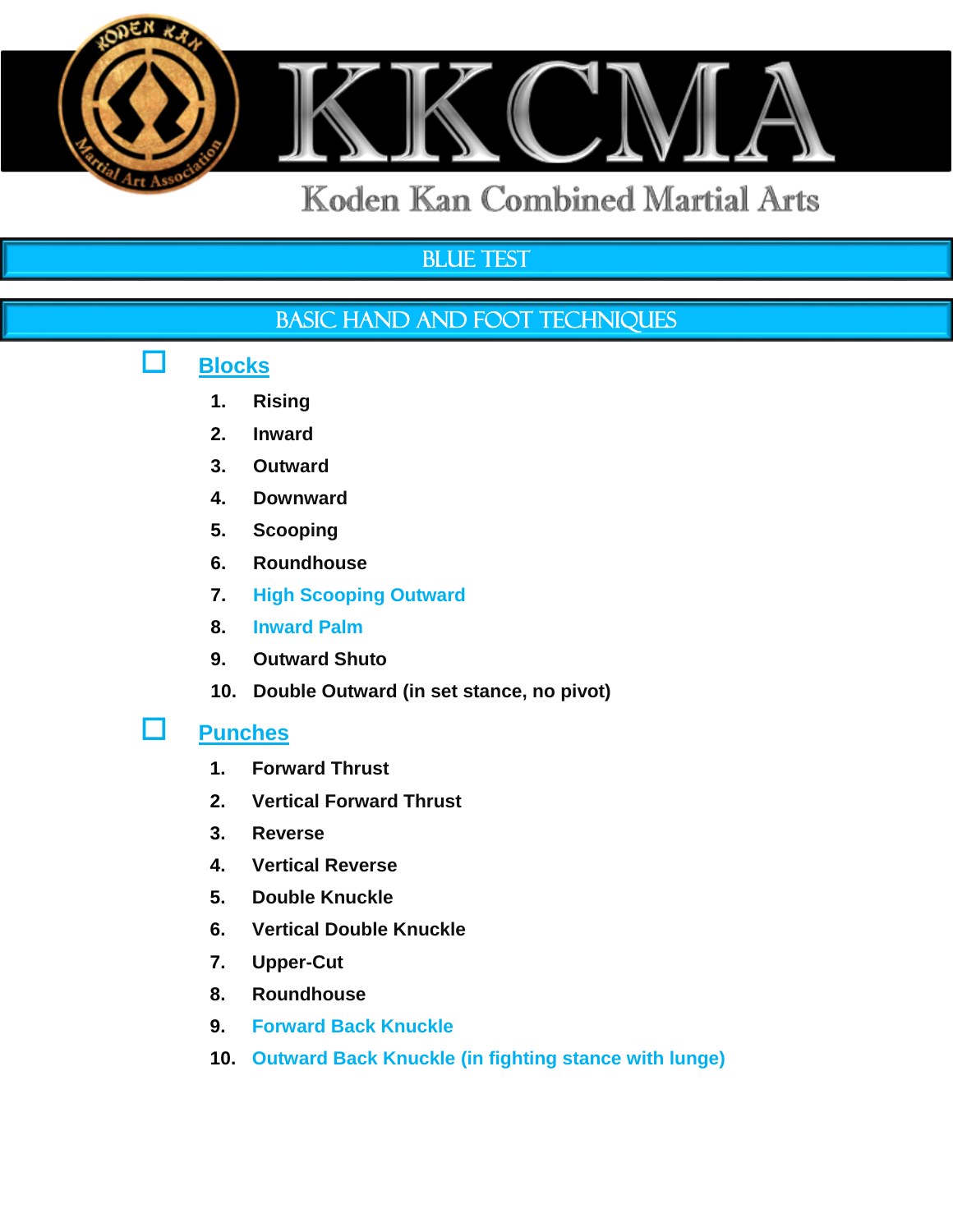# **Hammer Fists**

- **1. Inward**
- **2. Outward**
- **3. Downward**

## **Chops**

- **1. Inward**
- **2. Outward**
- **3. Downward**

# **Pokes and Fists**

- **1. Horizontal**
- **2. Vertical**
- **3. Tiger Claw**
- **4. Scooping Ridge Hand (in set stance with pivot)**
	- **A. Bent Elbow**
	- **B. Straight Arm**
- **5. Two Finger**
- **6. One Finger**
- **7. Palm Heel**
- **8. Ridge Hand**
- **Elbows**
	- **1. Low Back Elbow (in set stance, no pivot)**
	- **2. Downward Elbow (in set stance with pivot)**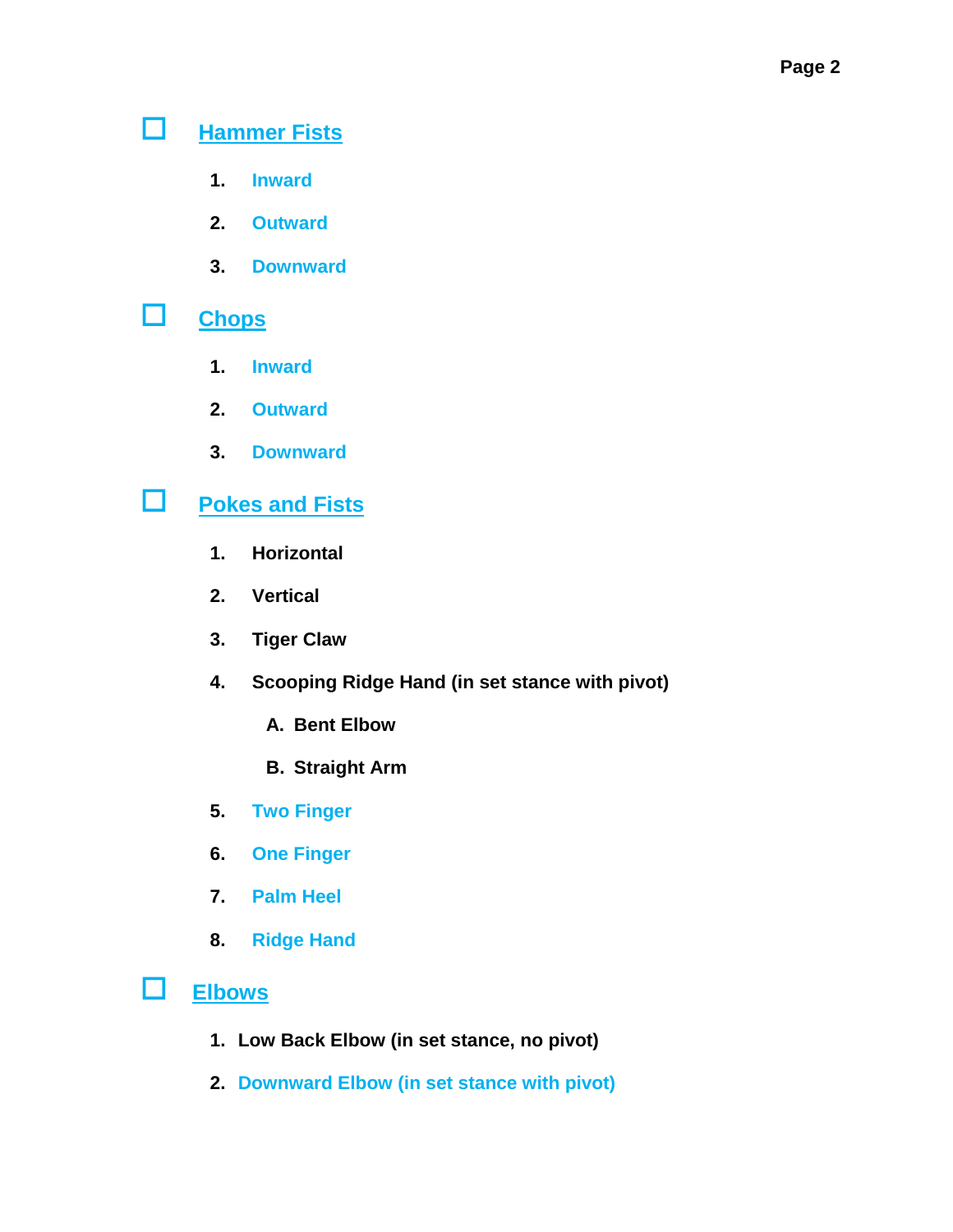# **Kicks**

- **1. Field Goal Kick**
- **2. Forward Snap**
- **3. Forward Thrust**
- **4. Forward Heel Stomp**
- **5. Back Heel Stomp**
- **6. Back Heel Thrust**
- **7. Short Side**
- **8. Long Side Thrust**
- **9. Arch Kick**

# **Roundhouse Kicks**

- **1. Koden Kan**
- **2. Thigh Kick**
- **3. Rib Kick**
- **Knee Strikes**
	- **1. Forward**
- **Jumping Kicks**
	- **1. Jumping Snap Kick**
	- **2. Chicken Kick**
- **Sparring Techniques**
	- **1. Outward Back Knuckle, Thrust Punch, Roundhouse Kick**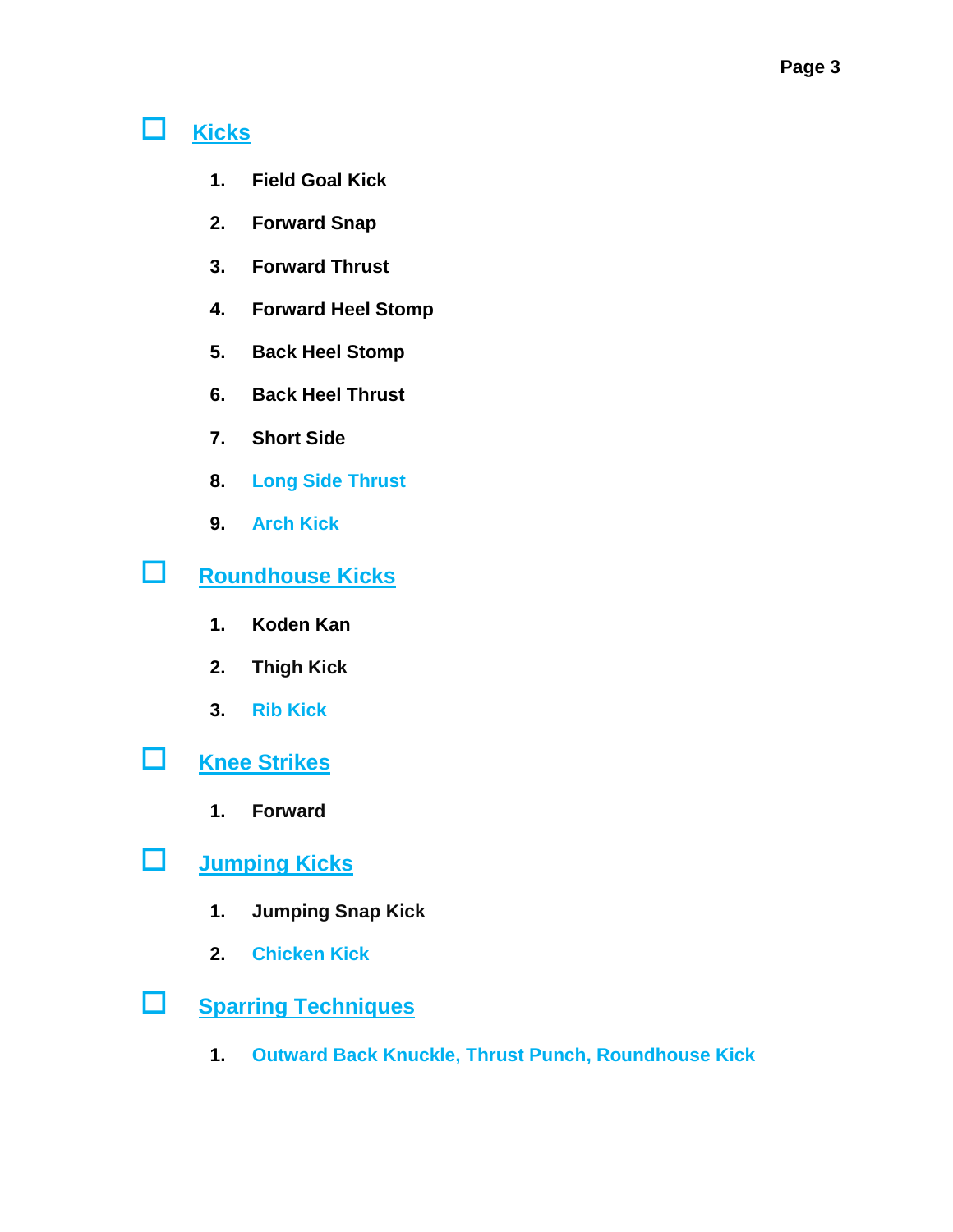# FORMS

- **Basic Four Corner Cover Movements 1 – 3**
- **1. Four Corner Cover Movement #1**
- **2. Four Corner Cover Movement #2**
- **3. Four Corner Cover Movement #3**
- **Basic Katas**
- **1. Basic Kata #1**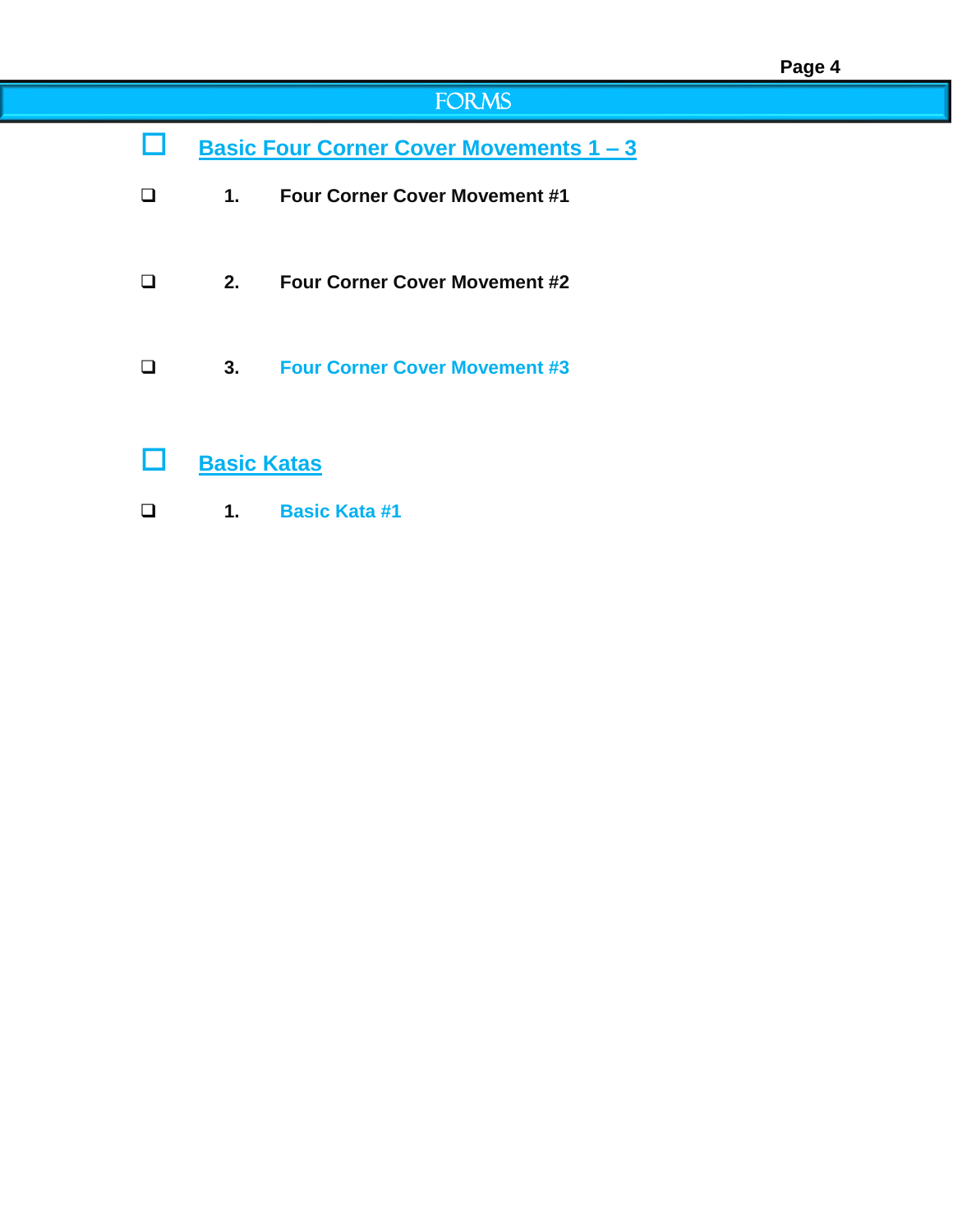### PARTNER TECHNIQUES

#### **H2H Techniques**

- **1. Tiger Claw**
	- **A. Rising Block, Tiger Claw, Forward Knee**
	- **B. Add Thigh Kick**
	- **C. Switch Kick (Rib)**
- **2. Two Hand Push Counter**
- **3. Arch Kick**

### **Group One**

- **1. The Wedge**
- **2. Two Finger Push Away**
- **3. Hair/Shirt Grab Defense #1**
- **4. Rear Windmill (3 rapid fire Tiger Claws)**
- **5. Head Lock Defense #1**

## **Group Two**

- **1. Small Circle Inside Grab**
- **2. Long Arm Bar**
- **3. Outward Reap, One Leg**
- **4. Front Windmill**
- **5. Side Grab Defense #1**